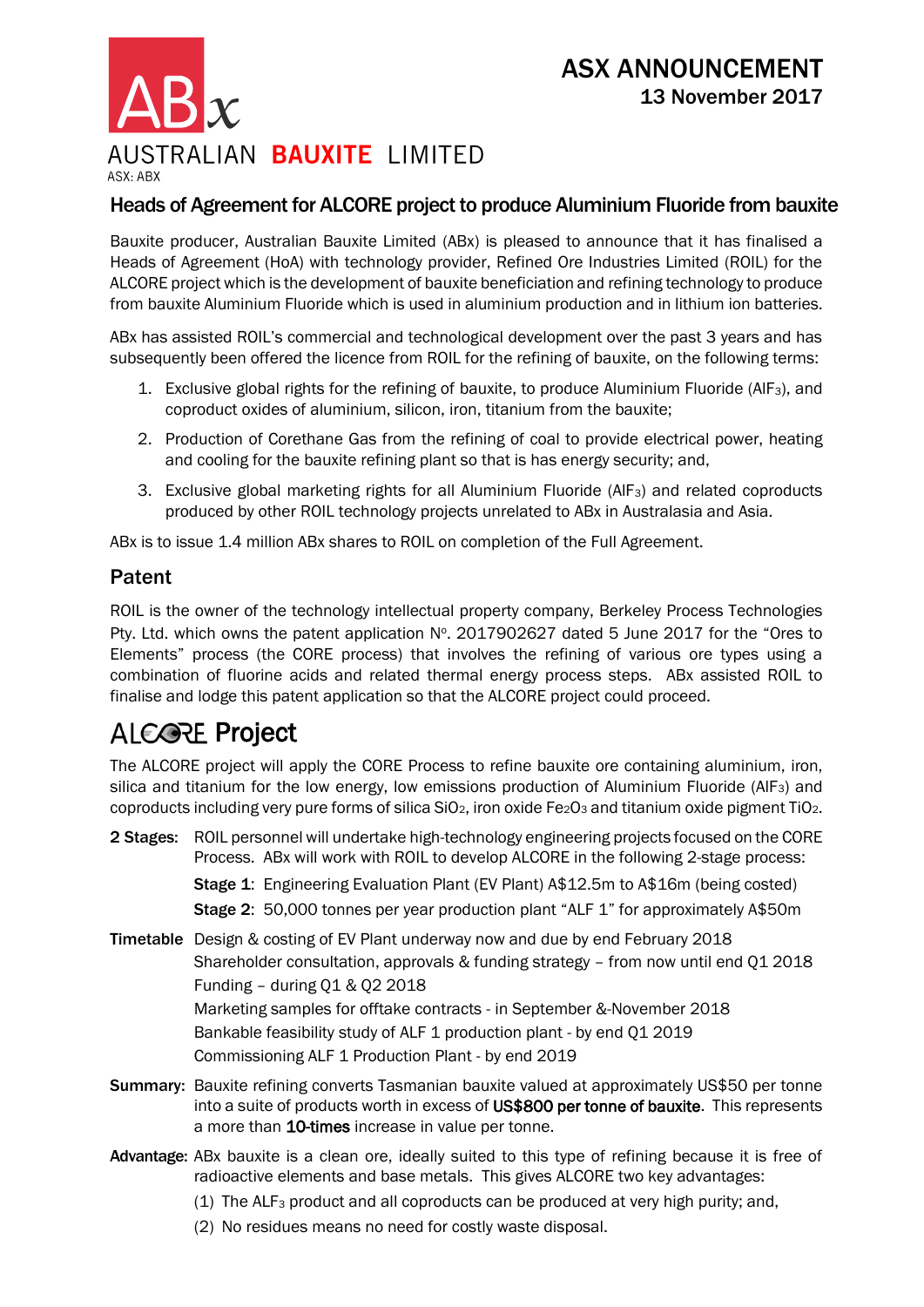

## ALCORE's Bauxite Refining technology adds US\$600 to US\$1,000/tonne in value to bauxite



Figure 1: Summary of the ALCORE process inputs and AIF<sub>3</sub> markets

## ALCORE Bauxite Refining Process : all by-products saleable



**Bauxite = 36% Al<sub>2</sub>O<sub>3</sub> 25% Fe<sub>2</sub>O<sub>3</sub> 10% SiO<sub>2</sub> & 5% TiO<sub>2</sub>** Reagents are mixtures of:

- 1.  $H_2$ SiF<sub>6</sub> ("FSA" used to fluoridate water supplies) from fertiliser plants
- 2. HF acid (used in glass etching & diesel refining) made from FSA
- 3. H<sub>2</sub>O Process Water from the bauxite and FSA and top-up
- 1. Grind bauxite & minor coal. Add reagents
- 2. All minerals dissolved by reagents, forming metal fluorides
- 3. Fluoride species are sequentially precipitated as metalfluorides (eg. AlF<sub>3</sub>) or pure oxides to release fluorine chemicals for recycling of reagents
- 4. Oxides & fluorides are all in saleable pure forms



Figure 2: Summary of the ALCORE process inputs, AlF<sub>3</sub> products and coproducts, including Corethane Gas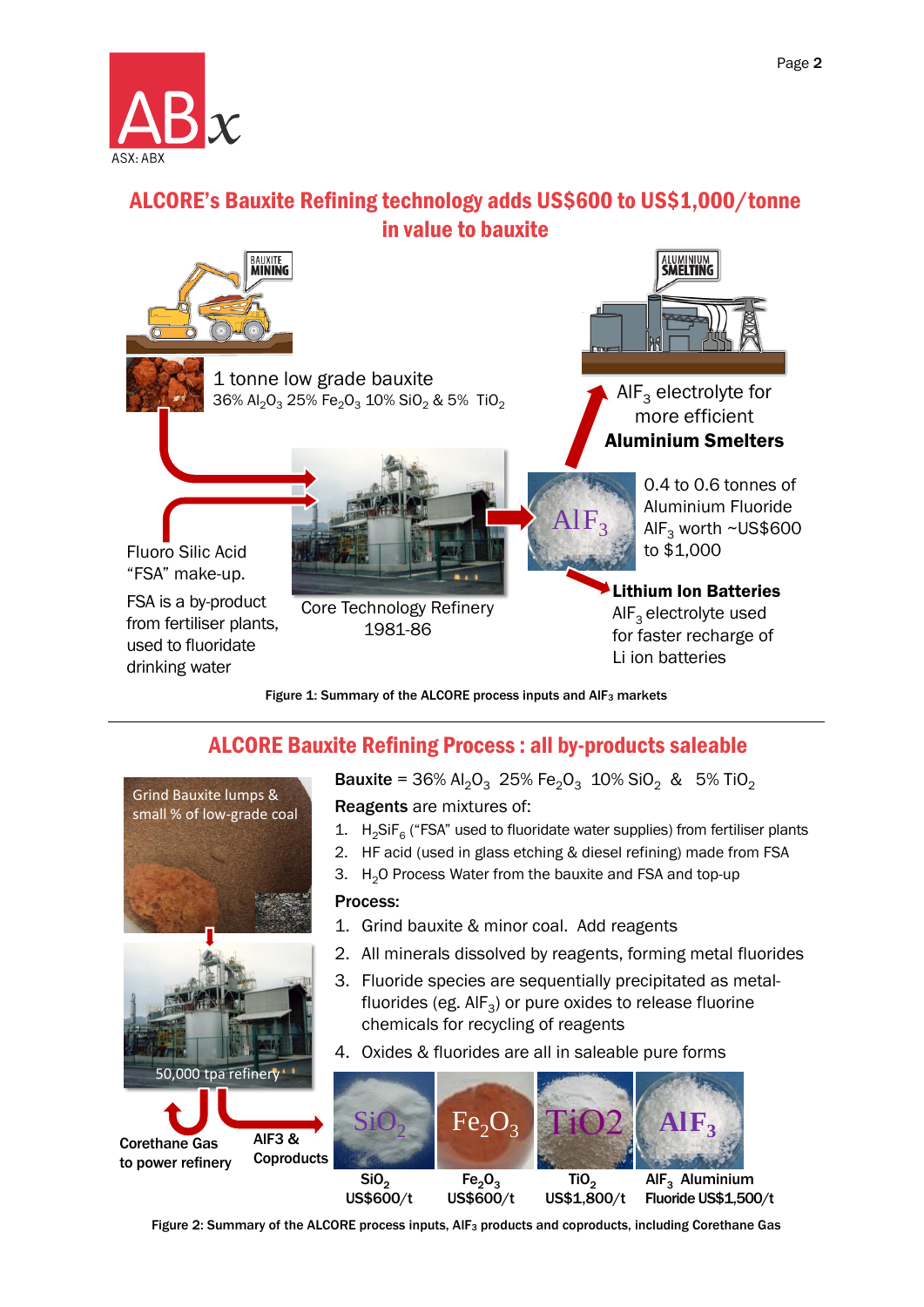

#### Why Bell Bay in Northern Tasmania or Townsville in Northern Queensland?

- 1. Large resources of clean-chemistry bauxite;
- 2. Available key chemical reagents, all of which are by-products from fertiliser plants and nearby zinc refineries;
- 3. Skilled workforces experienced in high-technology refineries and/or smelter operations;
- 4. Nearby coal supply for production of Corethane Gas for reliable energy security; and
- 5. Nearby export ports with ample available capacity for efficient shipping.

Figure 3 below shows these advantages, using Bell Bay in Tasmania as a more specific example.



Figure 3: Summary of the advantages of an ALCORE process plant located at Bell Bay, Tasmania.

- Ample bauxite resources controlled by ABx located along major transport corridors leading directly to Bell Bay;
- Zinc refinery & fertiliser plant at Hobart that produce reagent by-products, especially fluoro-silic acid (FSA) that is the main make-up reagent to provide the fluorine to make aluminium fluoride AlF3;
- Bell Bay's two smelters, including an aluminium smelter that may be a customer for ALCORE's AlF3 production;
- Tasmania has an experienced workforce accustomed to the disciplines needed to operate industrial & chemical plants;
- Coal is available from Fingal Valley coal to produce Corethane Gas that can provide electricity and heat for the bauxite refining plant, and can supply coal for producing extra tonnages of Corethane Gas if needed;
- Bell Bay power station has gas turbines connected to the national grid with spare turbine capacity. Northern Tasmania has many industries requiring low-cost heating that may be supplied by Corethane Gas if needed;
- Bell Bay Port is an efficient export port with available industrial land sites and spare port capacity for exports.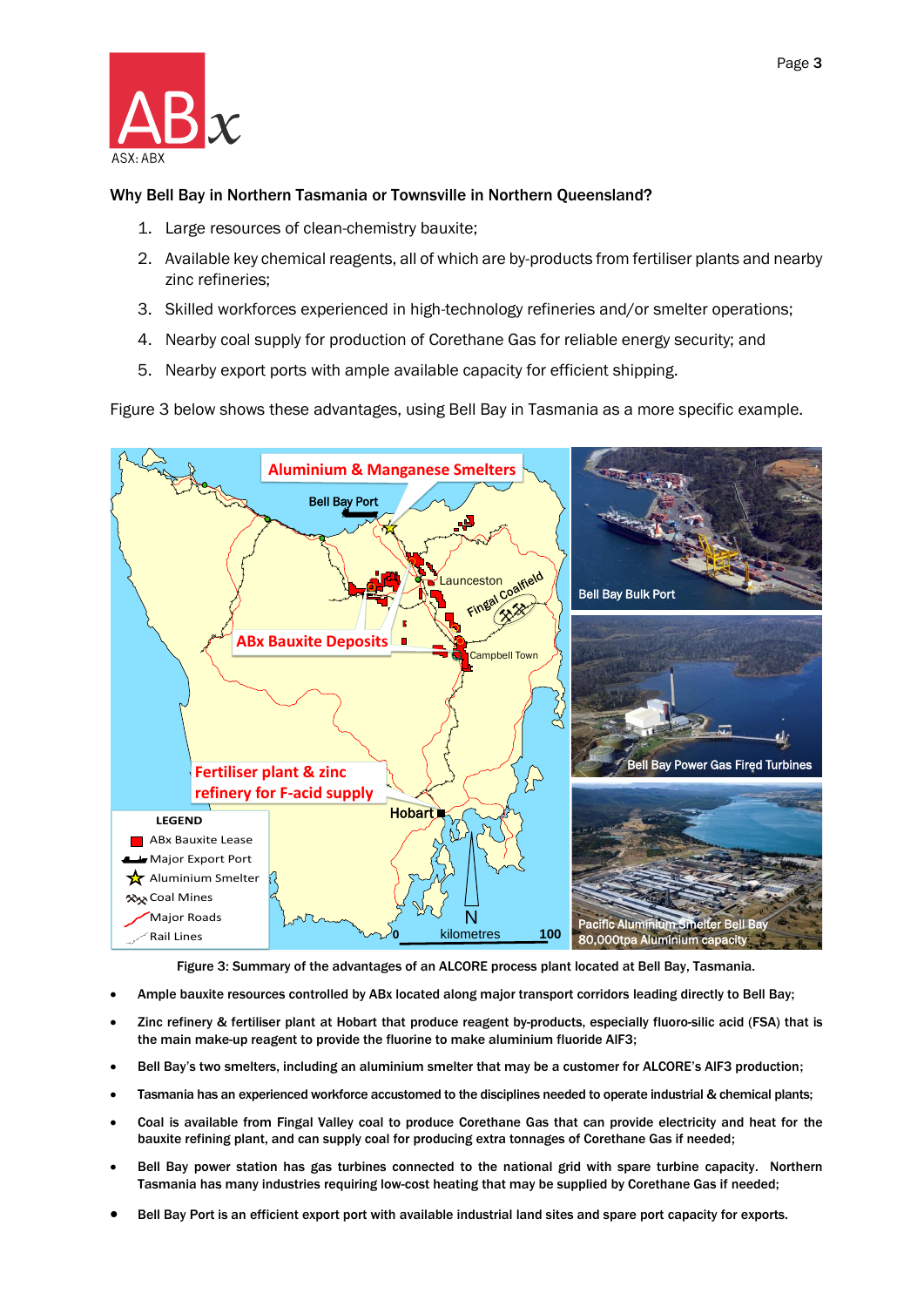



# Generalised economics

- 1. AlF<sub>3</sub> prices have risen strongly from US\$800 to above US\$1,600 per tonne in 5 years (extra demand from Li ion batteries)
- 2. Aluminium smelters use 30kgs of  $\mathsf{AIF}_3$  per tonne of aluminium (ie. 3%)
- 3. Global demand exceeds 1.5 million tonnes of  $AIF_3$  per year
- 4. ALCORE to target Australasian aluminium smelters as main customers
- 5. Lithium Ion Battery market will be a significant upside for ALCORE
- 6. ALCORE production is ~30% cheaper in operating costs than traditional AIF<sub>3</sub> production – and has a lower capital cost due to simpler process
- 7. Payback of major production plant capital cost less than 3 years
- 8. Upside is additional production plants to supply SE Asia, India & Middle East

Figure 4: Economic factors affecting an ALCORE process plant.



# Environmental Benefits

### No smoke-stack, no emissions, no waste products, value adding

- 1. Alcore Production Process uses waste acids from zinc refineries and fertiliser plants for reagent make-up.
- 2. Reagents are all recycled except for fluoro-silicic acid "FSA" make-up to supply additional fluorine to make  $\mathsf{AIF}_{3}$
- 3. No emissions, particulates or waste generated
- 4. AlF<sub>3</sub> improves aluminium smelting efficiency saves electricity
- 5. Lithium Ion Battery recharge rates improved by  $AIF_3$
- 6. Can be self-sufficient for heating & electricity (co-product Corethane gas)

Figure 5: Environmental benefits of an ALCORE process plant.